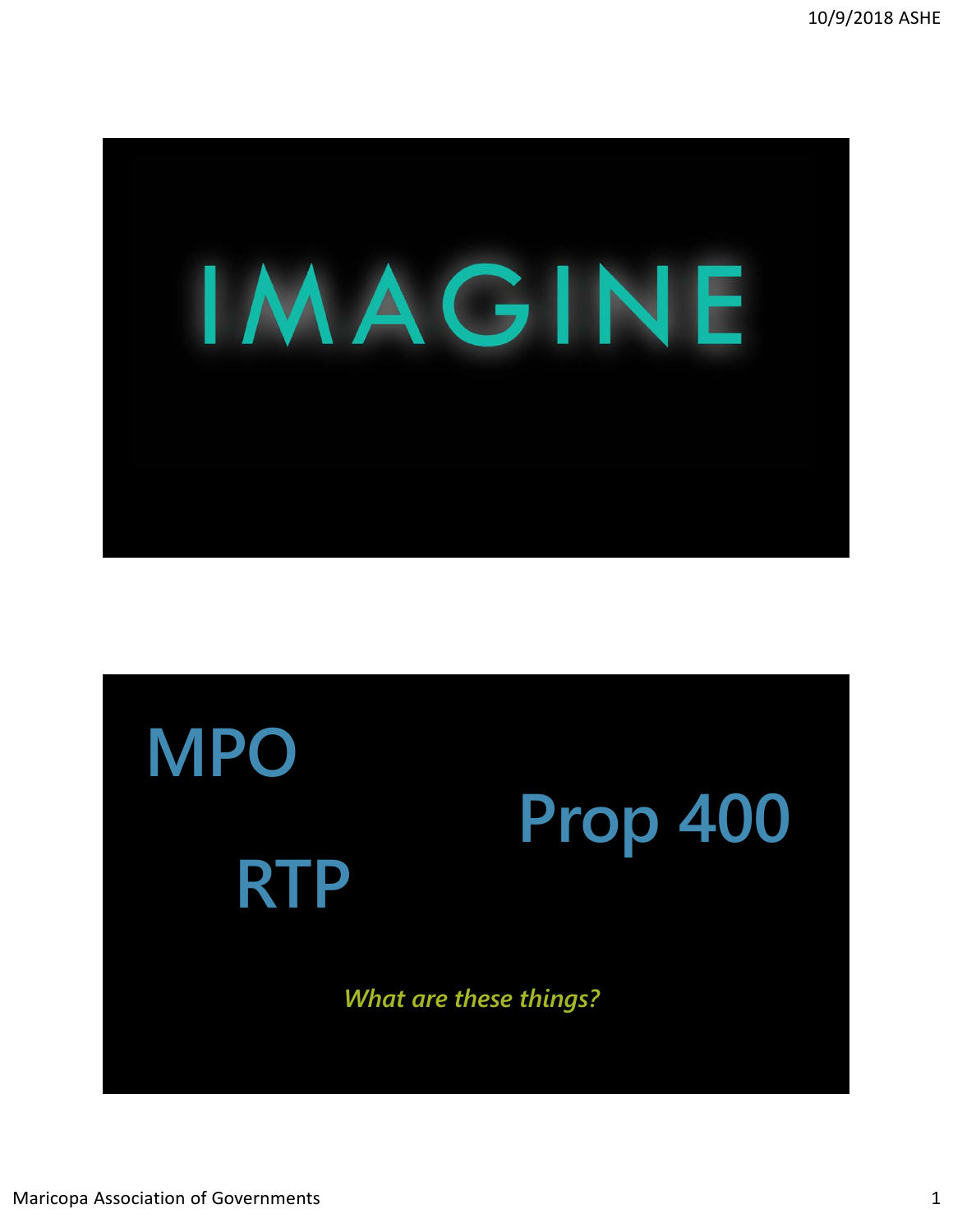#### **1985, Prop 300: Build the Freeways**

**2005, Prop 400: Finish the Freeways Add some Transit**

### **So, what's the process for extending Prop 400?**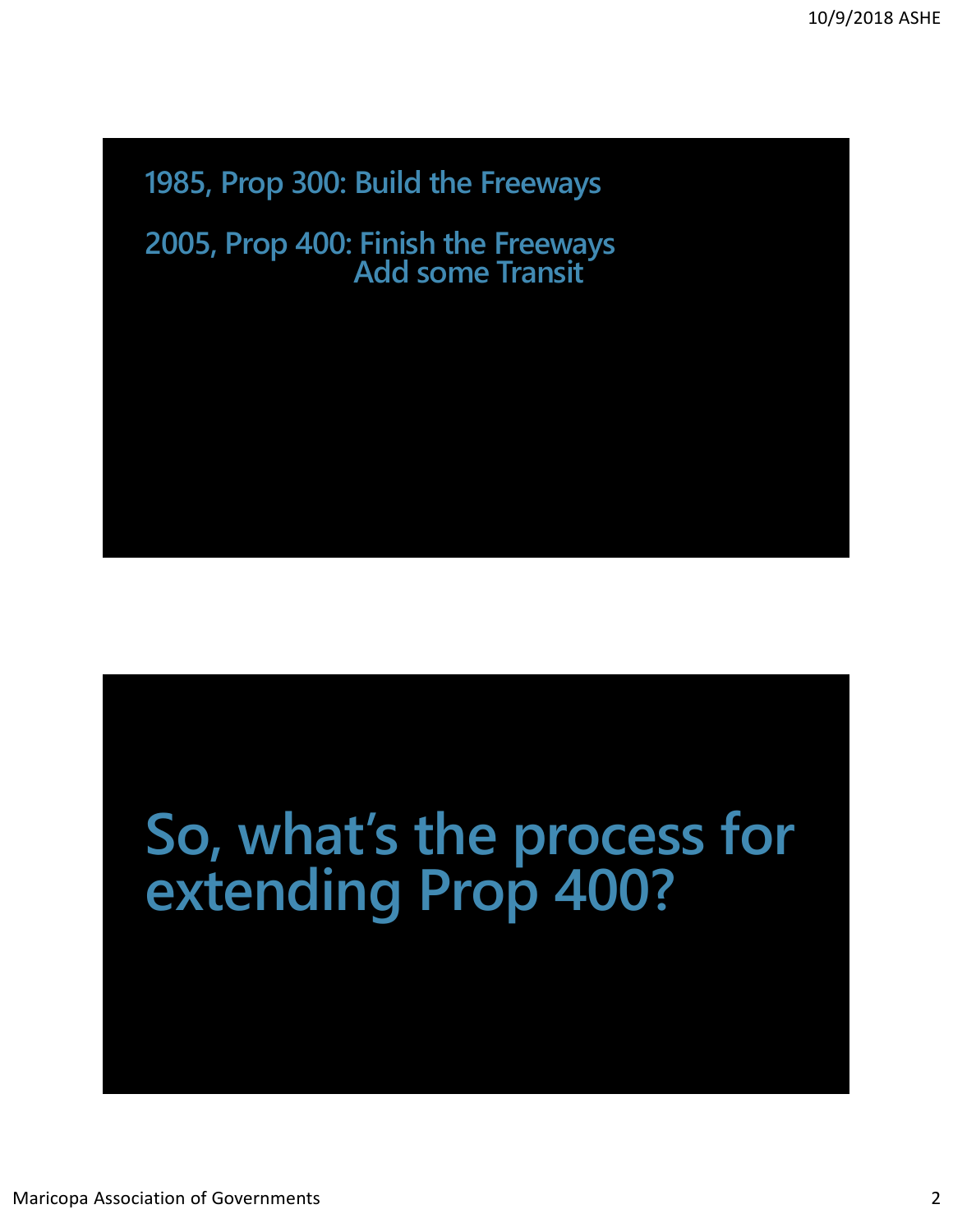

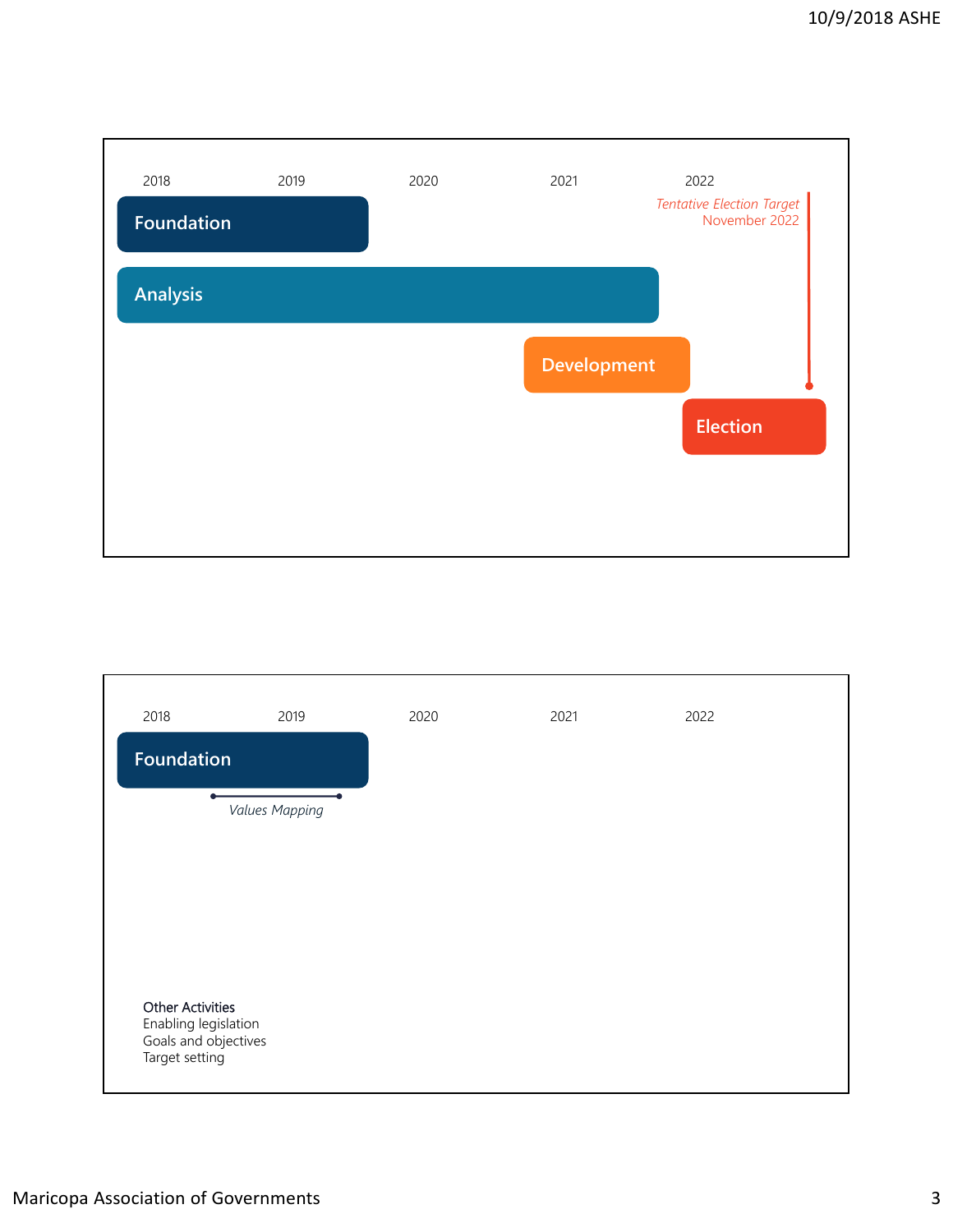

**What will the extension of Prop 400 be?** *Investments that reflect our region's values and priorities.*

*So, what do we value?*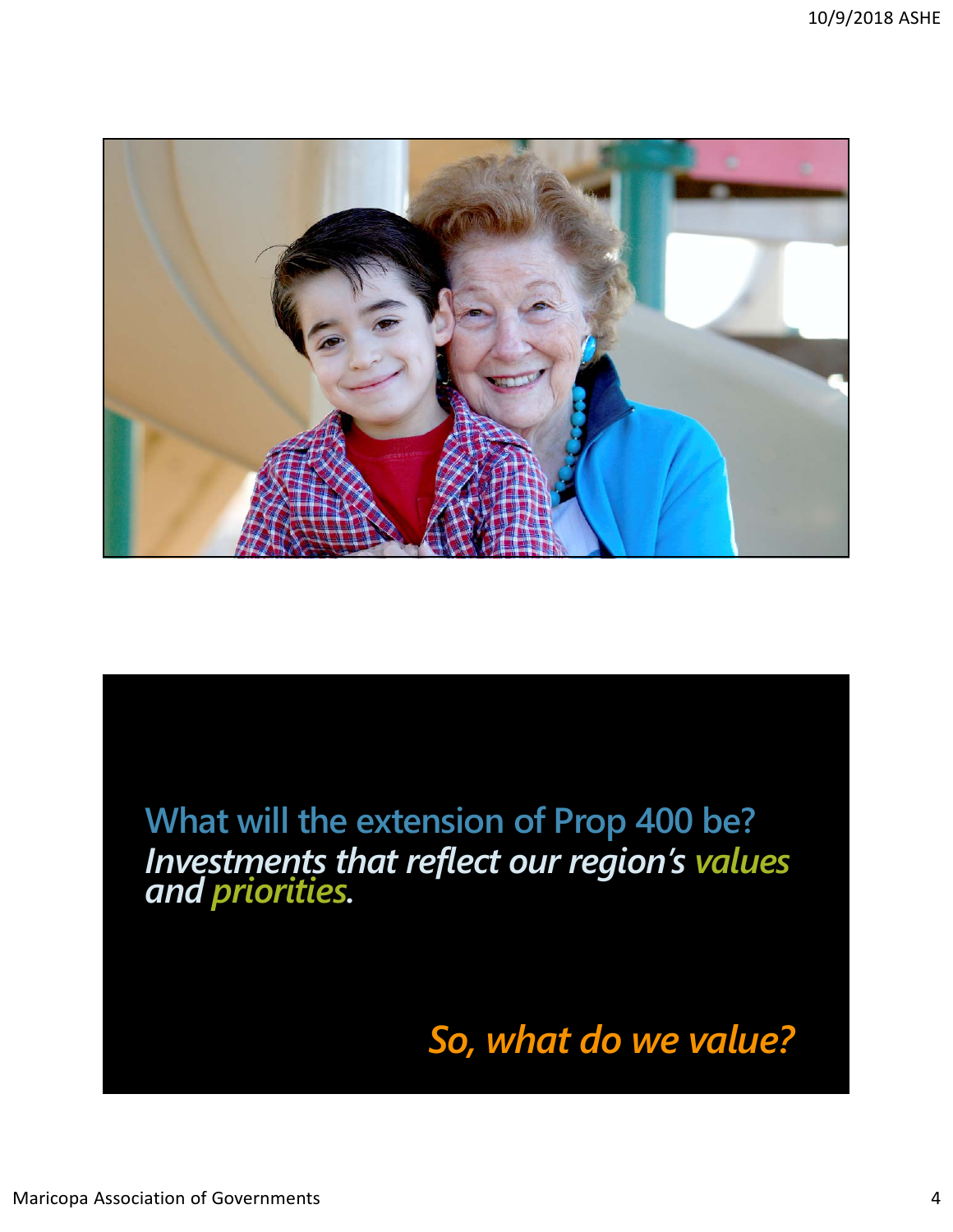

#### **Value** *Happiness*

## **Transportation Strategy** *More public transportation options*

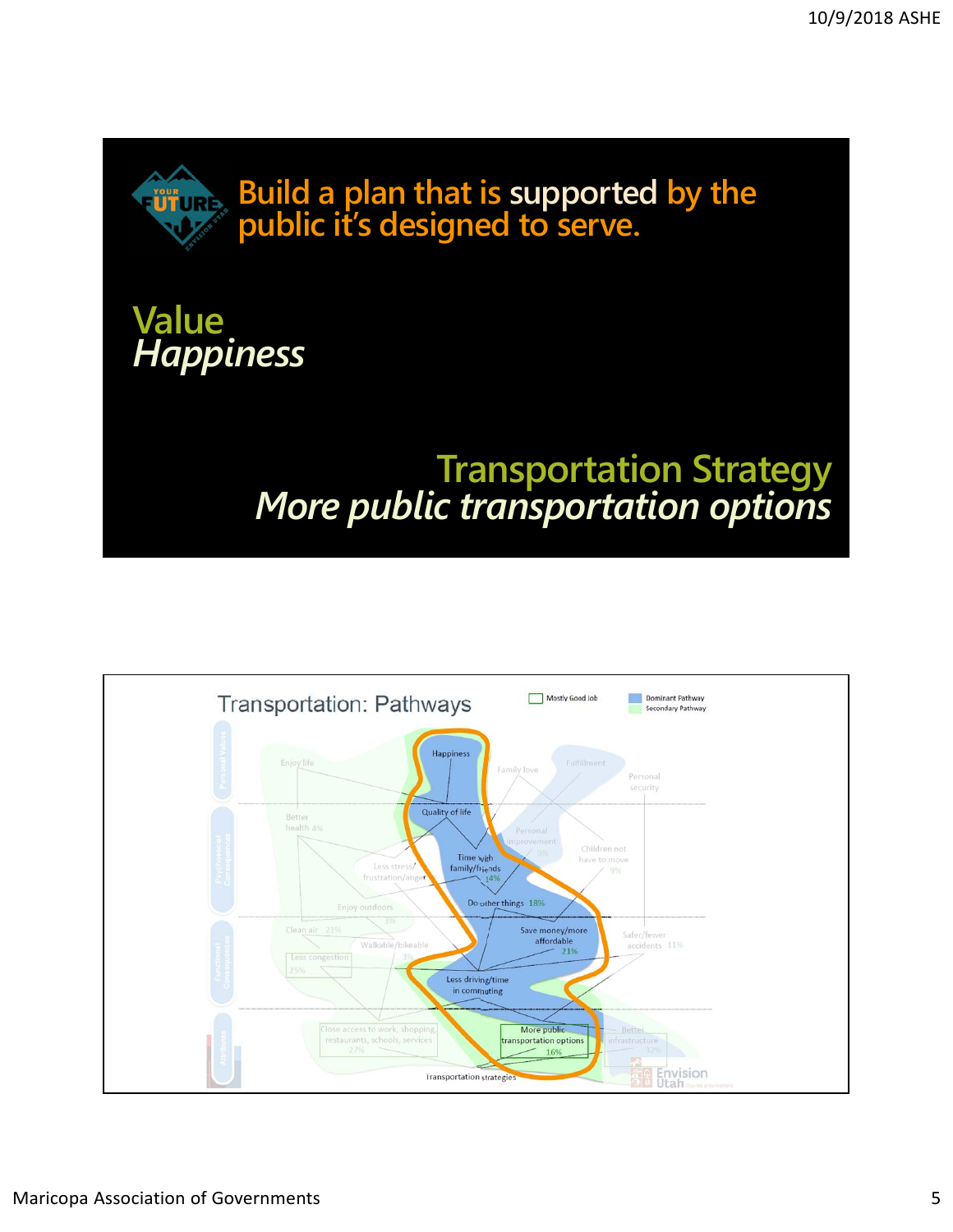

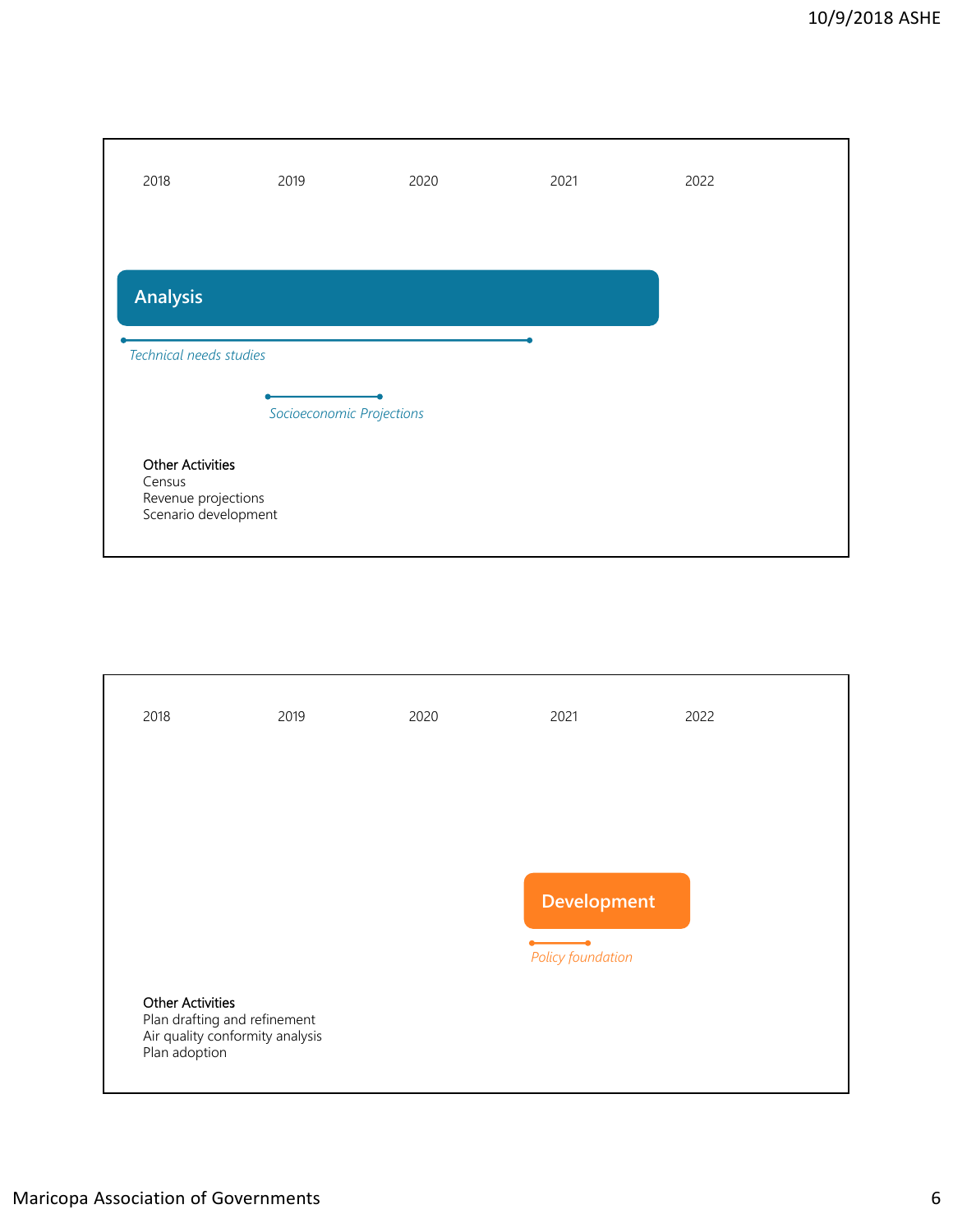

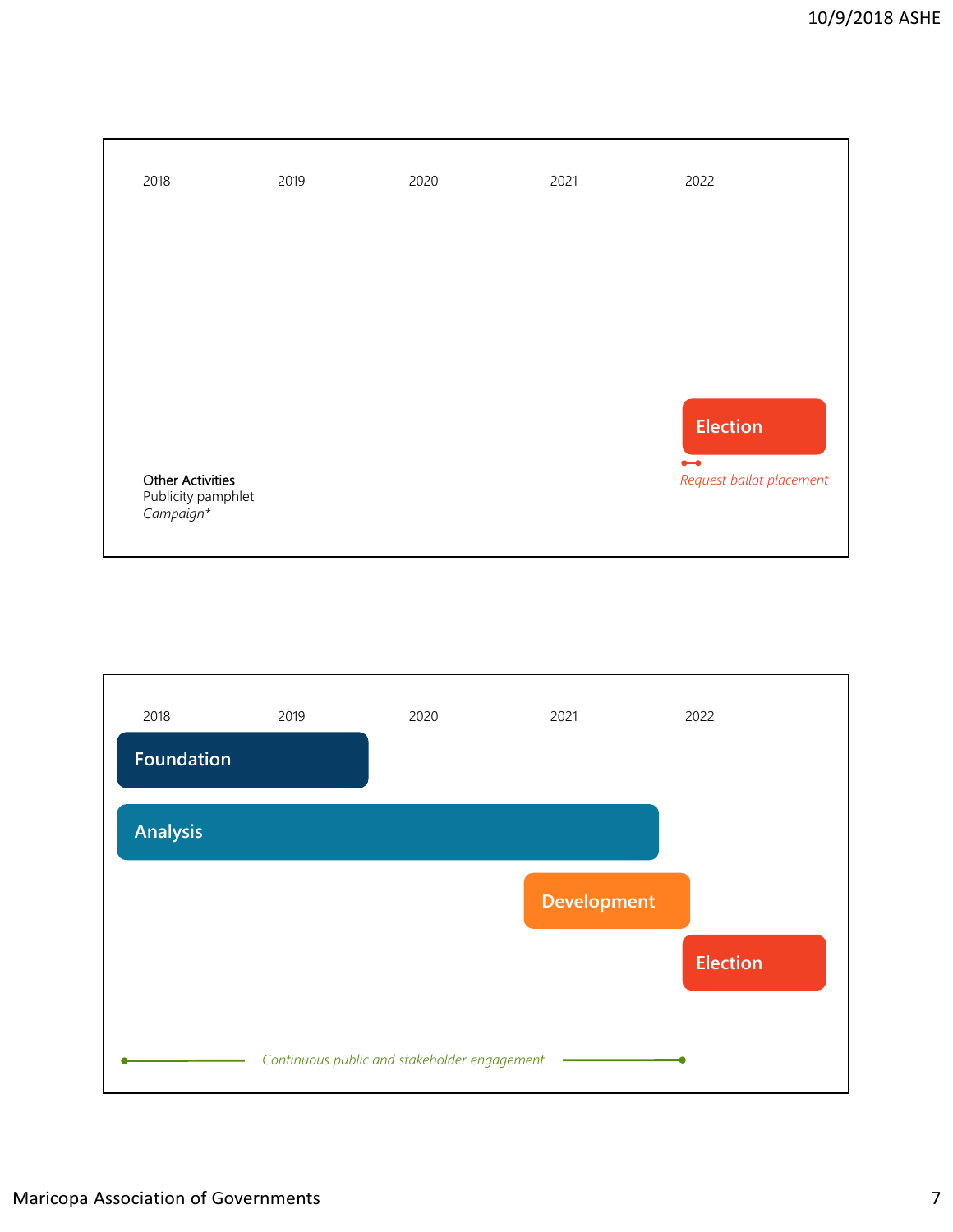#### **Some initial questions**

- **Flexible, not fully programmed?**
- **Beyond a capital-focused plan?**
- **Regional tax for regional projects?**
- **Will new modes or innovations be included?**

#### **What will the extension of Prop 400**

*What will it take for my grandchildren to call the Valley home?*